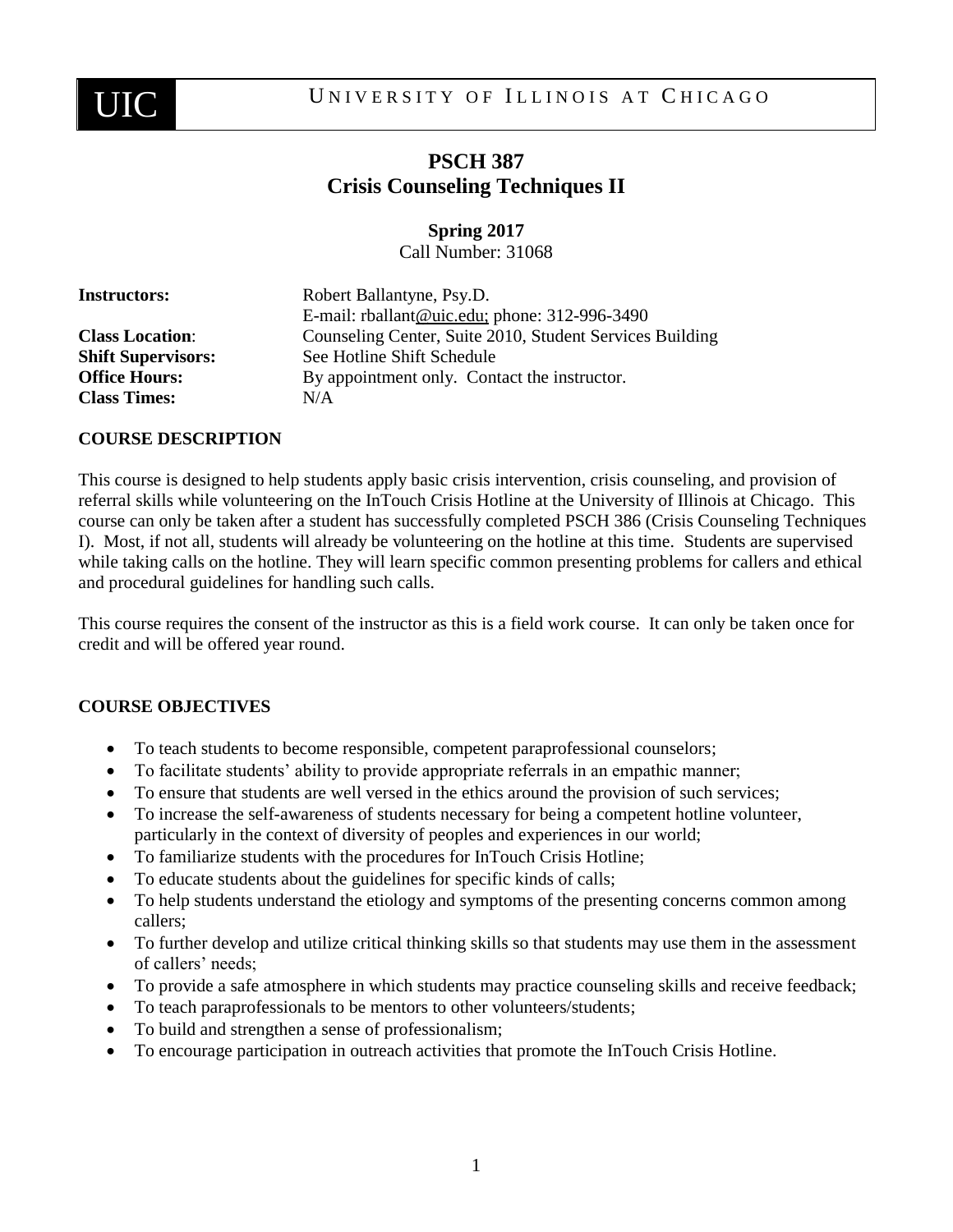# **HOTLINE PARTICIPATION**

#### *Volunteering on the Hotline*

The instructor will continue to assess student's progress and skill levels through the class with input from shift supervisors, and will continue to make further decisions regarding volunteer's suitability to working as crisis intervention paraprofessionals.

#### *Listserv*

Students are required to be on the email listserv for InTouch as many important announcements are made via the listserv.

# *Weekly Shifts*

Students will be required to volunteer a minimum of 45 hours (e.g. 4.5 hours/week for 6 weeks, 9 hours for 2 weeks). Shifts are from **6:00 p.m. - 10:30 p.m**. Students are still expected to continue to volunteer after this 8 week period if a student has not yet completed the eight-month volunteer commitment required for InTouch volunteers (see below).

#### *Calculating your hours:*

Students who are enrolled in PSCH 387 are expected to log their hours on a separate log sheet (which will be provided by course instructor). Students will be calculating the hours by 15 minutes intervals (e.g, 15 minutes = .25 hours, 30 minutes = .5 hours, & 45 minutes = .75 hour). As it is indicated above, shift starts after 6pm. Although you are expected to come to the hotline by 5:45pm to familiarize current CR, this period does **not** count for calculating hours. Furthermore, you are responsible of logging and calculating hours prior to requesting a signature from your shift supervisor. Prior to the end of finals week, you are expected to submit the completed log sheet to the course instructor.

# *Review of Eight-Month Volunteer Commitment*

Students who take PSCH 386 in the fall semester are expected to volunteer on the hotline until at least mid-August of the following year, whereas those who take 386 in the spring semester are expected to volunteer until the beginning of February of the following year. One reason for this commitment is that this time on the hotline gives students a rich and unique training experience. Since the training of new hotline volunteers requires the assistance of current liners, we ask that hotline volunteers stay on the line into the semester following their required service, in order to take calls and mentor until the new trainees are ready to work independently. Many of our volunteers stay on the line beyond the end of the commitment period and are encouraged to do so if this is possible for them.

# *Monthly Staff Meetings*

Students will attend **at least 2 monthly meetings** during the current semester. Although students are expected to attend at least two meetings, they are encouraged to attend as many meetings as possible. Their attendance will be recorded on their "log sheet."

# *Mentorship*

Trainees ("little-sibs") will be assigned to current liners who will serve as mentors, or "big sibs". Big sibs will act as liaisons to Shift Supervisors and Instructors and will be responsible for determining the readiness of trainees to take supervised calls. Once the trainee has demonstrated adequate competence in taking calls, the "big sib", in conjunction with the instructor, will inform the trainee that they are ready to take calls on their own. The length of this entire process will vary according to the trainee, but it is expected that the average will be in the range of two months.